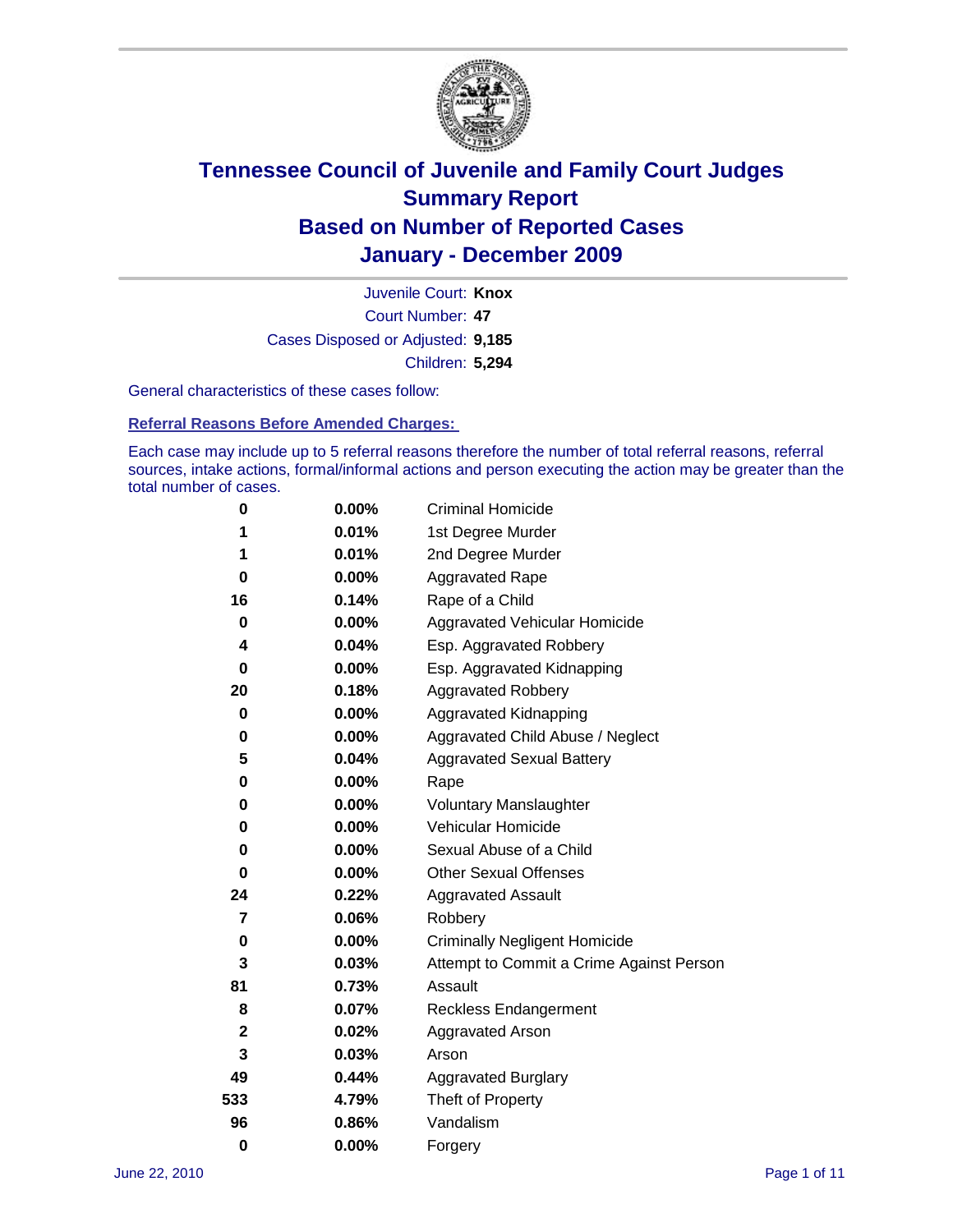

Court Number: **47** Juvenile Court: **Knox** Cases Disposed or Adjusted: **9,185** Children: **5,294**

#### **Referral Reasons Before Amended Charges:**

Each case may include up to 5 referral reasons therefore the number of total referral reasons, referral sources, intake actions, formal/informal actions and person executing the action may be greater than the total number of cases.

| 1     | 0.01%    | <b>Worthless Checks</b>                                     |
|-------|----------|-------------------------------------------------------------|
| 7     | 0.06%    | Illegal Possession / Fraudulent Use of Credit / Debit Cards |
| 86    | 0.77%    | <b>Burglary</b>                                             |
| 6     | 0.05%    | Unauthorized Use of a Vehicle                               |
| 0     | $0.00\%$ | <b>Cruelty to Animals</b>                                   |
| 39    | 0.35%    | Sale of Controlled Substances                               |
| 52    | 0.47%    | <b>Other Drug Offenses</b>                                  |
| 189   | 1.70%    | Possession of Controlled Substances                         |
| 10    | 0.09%    | <b>Criminal Attempt</b>                                     |
| 19    | 0.17%    | Carrying Weapons on School Property                         |
| 48    | 0.43%    | Unlawful Carrying / Possession of a Weapon                  |
| 48    | 0.43%    | <b>Evading Arrest</b>                                       |
| 2     | 0.02%    | Escape                                                      |
| 5     | 0.04%    | Driving Under Influence (DUI)                               |
| 147   | 1.32%    | Possession / Consumption of Alcohol                         |
| 37    | 0.33%    | Resisting Stop, Frisk, Halt, Arrest or Search               |
| 0     | $0.00\%$ | <b>Aggravated Criminal Trespass</b>                         |
| 2     | 0.02%    | Harassment                                                  |
| 0     | 0.00%    | Failure to Appear                                           |
| 10    | 0.09%    | Filing a False Police Report                                |
| 30    | 0.27%    | <b>Criminal Impersonation</b>                               |
| 104   | 0.93%    | <b>Disorderly Conduct</b>                                   |
| 68    | 0.61%    | <b>Criminal Trespass</b>                                    |
| 72    | 0.65%    | <b>Public Intoxication</b>                                  |
| 0     | 0.00%    | Gambling                                                    |
| 2,764 | 24.84%   | <b>Traffic</b>                                              |
| 47    | 0.42%    | Local Ordinances                                            |
| 0     | 0.00%    | Violation of Wildlife Regulations                           |
| 93    | 0.84%    | Contempt of Court                                           |
| 393   | 3.53%    | Violation of Probation                                      |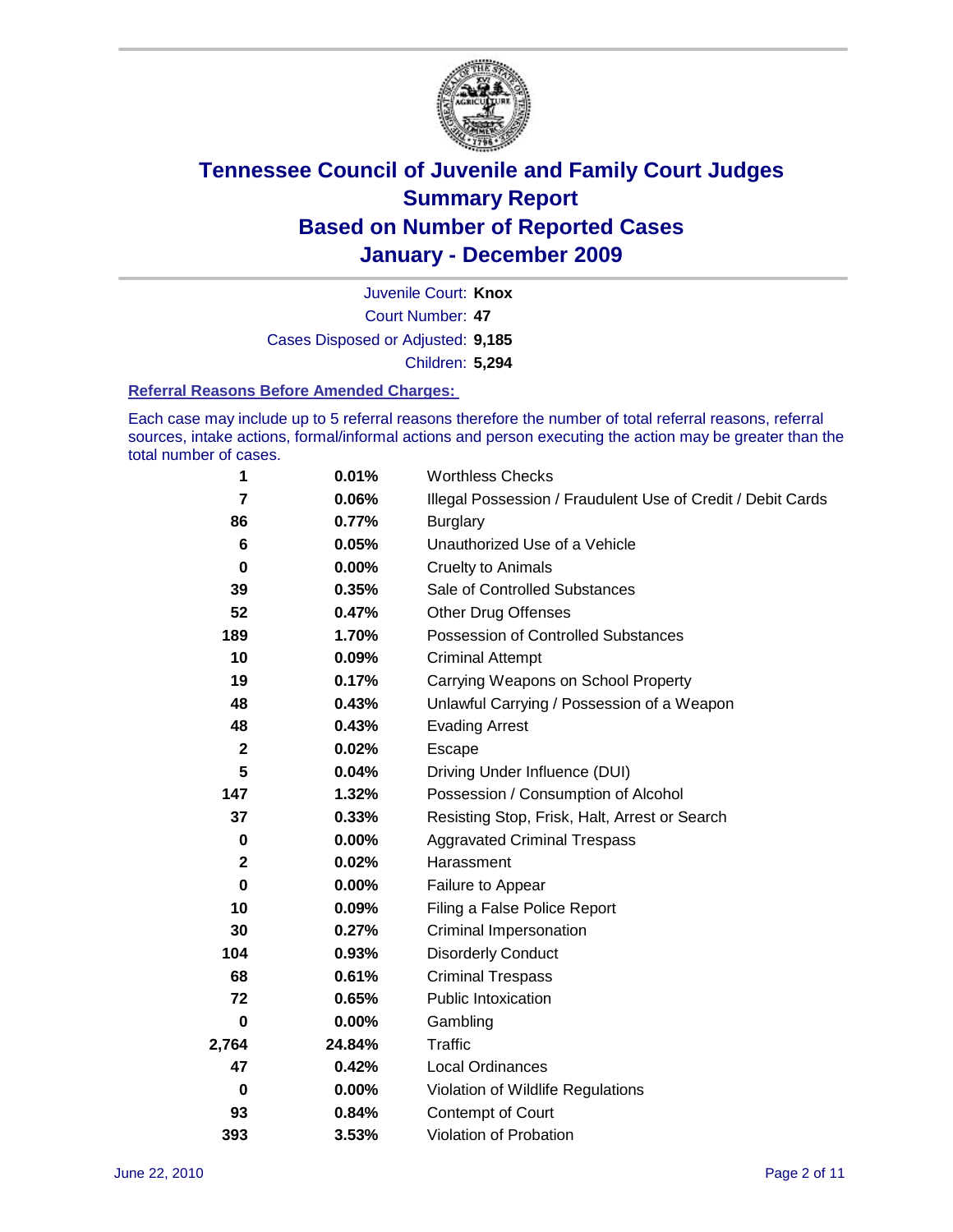

Court Number: **47** Juvenile Court: **Knox** Cases Disposed or Adjusted: **9,185** Children: **5,294**

#### **Referral Reasons Before Amended Charges:**

Each case may include up to 5 referral reasons therefore the number of total referral reasons, referral sources, intake actions, formal/informal actions and person executing the action may be greater than the total number of cases.

| 59       | 0.53%    | Violation of Aftercare                 |
|----------|----------|----------------------------------------|
| 7        | 0.06%    | <b>Unruly Behavior</b>                 |
| 179      | 1.61%    | Truancy                                |
| 301      | 2.71%    | In-State Runaway                       |
| 0        | $0.00\%$ | Out-of-State Runaway                   |
| 220      | 1.98%    | Possession of Tobacco Products         |
| 71       | 0.64%    | Violation of a Valid Court Order       |
| 124      | 1.11%    | <b>Violation of Curfew</b>             |
| $\bf{0}$ | 0.00%    | <b>Sexually Abused Child</b>           |
| $\bf{0}$ | 0.00%    | <b>Physically Abused Child</b>         |
| 342      | 3.07%    | Dependency / Neglect                   |
| 190      | 1.71%    | <b>Termination of Parental Rights</b>  |
| 0        | 0.00%    | <b>Violation of Pretrial Diversion</b> |
| 0        | $0.00\%$ | Violation of Informal Adjustment       |
| 203      | 1.82%    | <b>Judicial Review</b>                 |
| 518      | 4.66%    | <b>Administrative Review</b>           |
| 567      | 5.10%    | <b>Foster Care Review</b>              |
| 1,325    | 11.91%   | Custody                                |
| 194      | 1.74%    | Visitation                             |
| 0        | 0.00%    | Paternity / Legitimation               |
| 0        | 0.00%    | <b>Child Support</b>                   |
| 0        | 0.00%    | <b>Request for Medical Treatment</b>   |
| 1        | 0.01%    | <b>Consent to Marry</b>                |
| 1,693    | 15.22%   | Other                                  |
| 11,126   | 100.00%  | <b>Total Referrals</b>                 |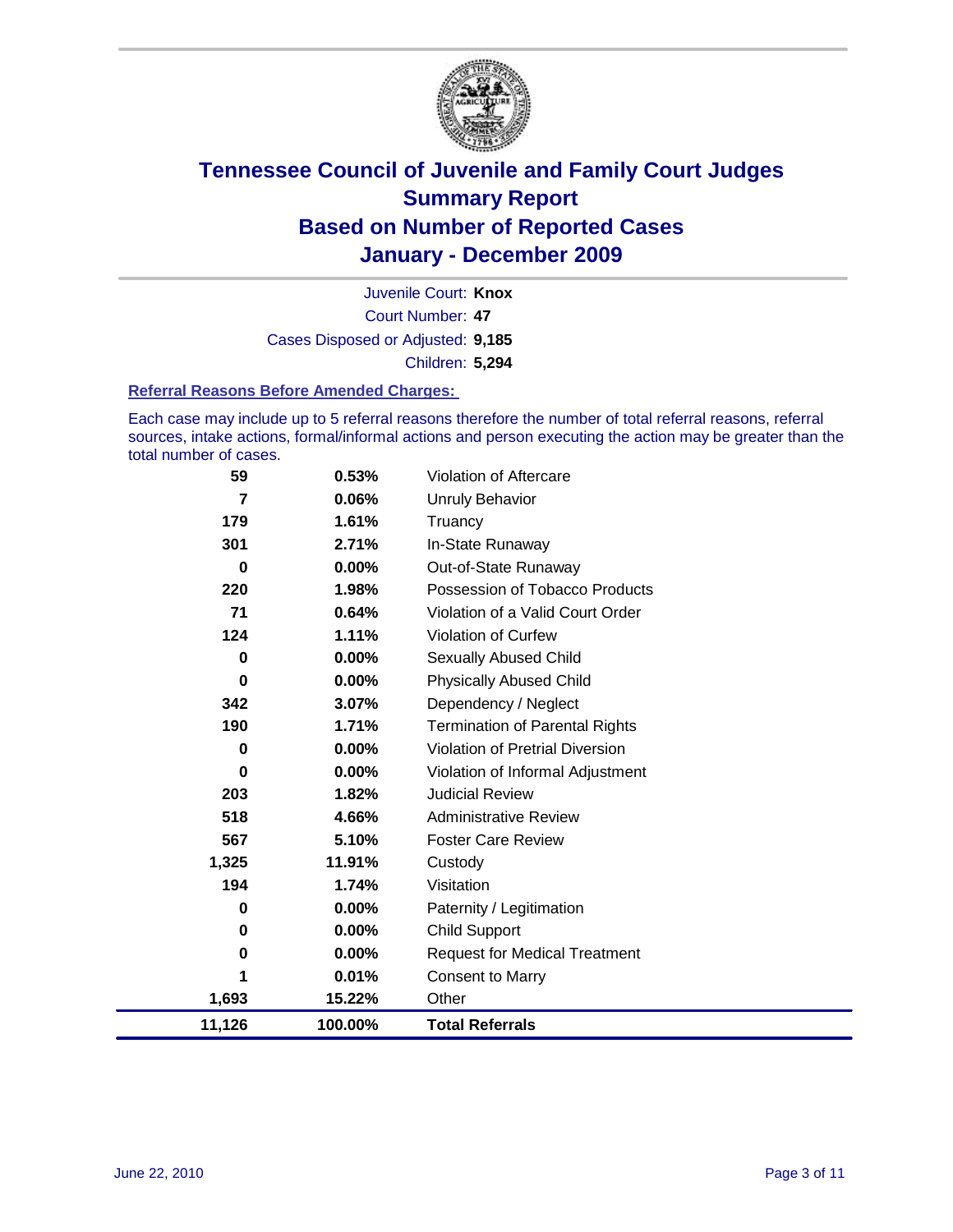

| Juvenile Court: Knox       |                                   |                                   |  |  |
|----------------------------|-----------------------------------|-----------------------------------|--|--|
| Court Number: 47           |                                   |                                   |  |  |
|                            | Cases Disposed or Adjusted: 9,185 |                                   |  |  |
|                            |                                   | Children: 5,294                   |  |  |
| <b>Referral Sources: 1</b> |                                   |                                   |  |  |
| 4,904                      | 44.08%                            | Law Enforcement                   |  |  |
| 943                        | 8.48%                             | Parents                           |  |  |
| 727                        | 6.53%                             | <b>Relatives</b>                  |  |  |
| 30                         | 0.27%                             | Self                              |  |  |
| 216                        | 1.94%                             | School                            |  |  |
| 5                          | 0.04%                             | <b>CSA</b>                        |  |  |
| 2,304                      | 20.71%                            | <b>DCS</b>                        |  |  |
| 6                          | 0.05%                             | <b>Other State Department</b>     |  |  |
| 16                         | 0.14%                             | <b>District Attorney's Office</b> |  |  |
| 379                        | 3.41%                             | <b>Court Staff</b>                |  |  |
| 56                         | 0.50%                             | Social Agency                     |  |  |
| 82                         | 0.74%                             | <b>Other Court</b>                |  |  |
| 198                        | 1.78%                             | Victim                            |  |  |
| $\bf{0}$                   | 0.00%                             | Child & Parent                    |  |  |
| $\bf{0}$                   | 0.00%                             | Hospital                          |  |  |
| $\bf{0}$                   | 0.00%                             | Unknown                           |  |  |
| 1,260                      | 11.32%                            | Other                             |  |  |
| 11,126                     | 100.00%                           | <b>Total Referral Sources</b>     |  |  |

### **Age of Child at Referral: 2**

| 0     | 0.00%  | Unknown            |
|-------|--------|--------------------|
| 6     | 0.11%  | Ages 19 and Over   |
| 1,443 | 27.26% | Ages 17 through 18 |
| 1,519 | 28.69% | Ages 15 through 16 |
| 547   | 10.33% | Ages 13 through 14 |
| 233   | 4.40%  | Ages 11 through 12 |
| 1,546 | 29.20% | Ages 10 and Under  |
|       |        |                    |

<sup>1</sup> If different than number of Referral Reasons (11126), verify accuracy of your court's data.

<sup>2</sup> One child could be counted in multiple categories, verify accuracy of your court's data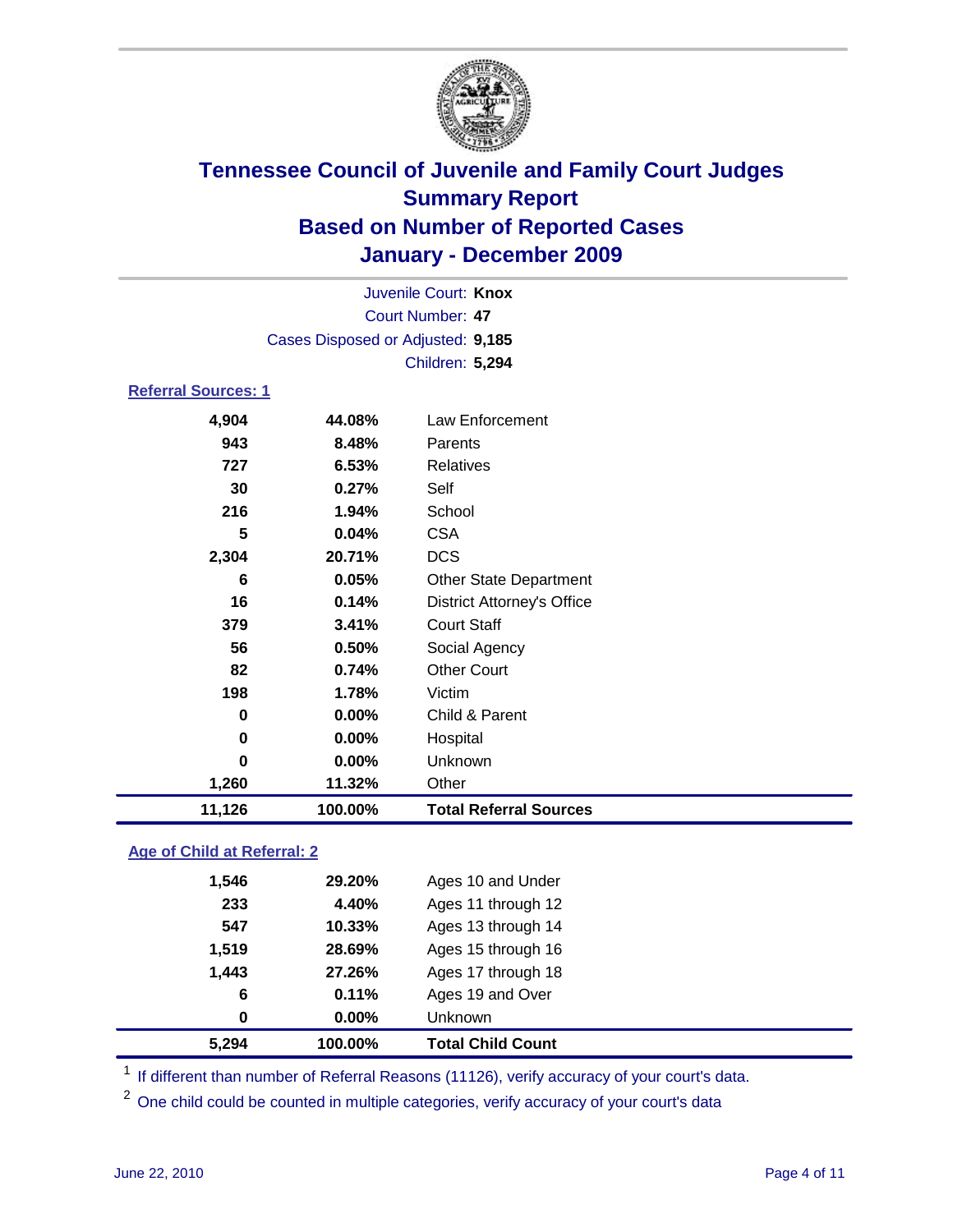

| Juvenile Court: Knox                    |                                   |                          |  |  |
|-----------------------------------------|-----------------------------------|--------------------------|--|--|
|                                         | Court Number: 47                  |                          |  |  |
|                                         | Cases Disposed or Adjusted: 9,185 |                          |  |  |
|                                         |                                   | Children: 5,294          |  |  |
| Sex of Child: 1                         |                                   |                          |  |  |
| 2,874                                   | 54.29%                            | Male                     |  |  |
| 2,294                                   | 43.33%                            | Female                   |  |  |
| 126                                     | 2.38%                             | Unknown                  |  |  |
| 5,294                                   | 100.00%                           | <b>Total Child Count</b> |  |  |
| Race of Child: 1                        |                                   |                          |  |  |
| 3,400                                   | 64.22%                            | White                    |  |  |
| 1,021                                   | 19.29%                            | African American         |  |  |
| $\mathbf 2$                             | 0.04%                             | Native American          |  |  |
| 22                                      | 0.42%                             | Asian                    |  |  |
| 129                                     | 2.44%                             | Mixed                    |  |  |
| 720                                     | 13.60%                            | Unknown                  |  |  |
| 5,294                                   | 100.00%                           | <b>Total Child Count</b> |  |  |
| <b>Hispanic Origin: 1</b>               |                                   |                          |  |  |
| 44                                      | 0.83%                             | Yes                      |  |  |
| 1,146                                   | 21.65%                            | <b>No</b>                |  |  |
| 4,104                                   | 77.52%                            | Unknown                  |  |  |
| 5,294                                   | 100.00%                           | <b>Total Child Count</b> |  |  |
| <b>School Enrollment of Children: 1</b> |                                   |                          |  |  |
| 1,209                                   | 22.84%                            | Yes                      |  |  |
| 86                                      | 1.62%                             | No                       |  |  |
| 3,999                                   | 75.54%                            | Unknown                  |  |  |
| 5,294                                   | 100.00%                           | <b>Total Child Count</b> |  |  |

<sup>1</sup> One child could be counted in multiple categories, verify accuracy of your court's data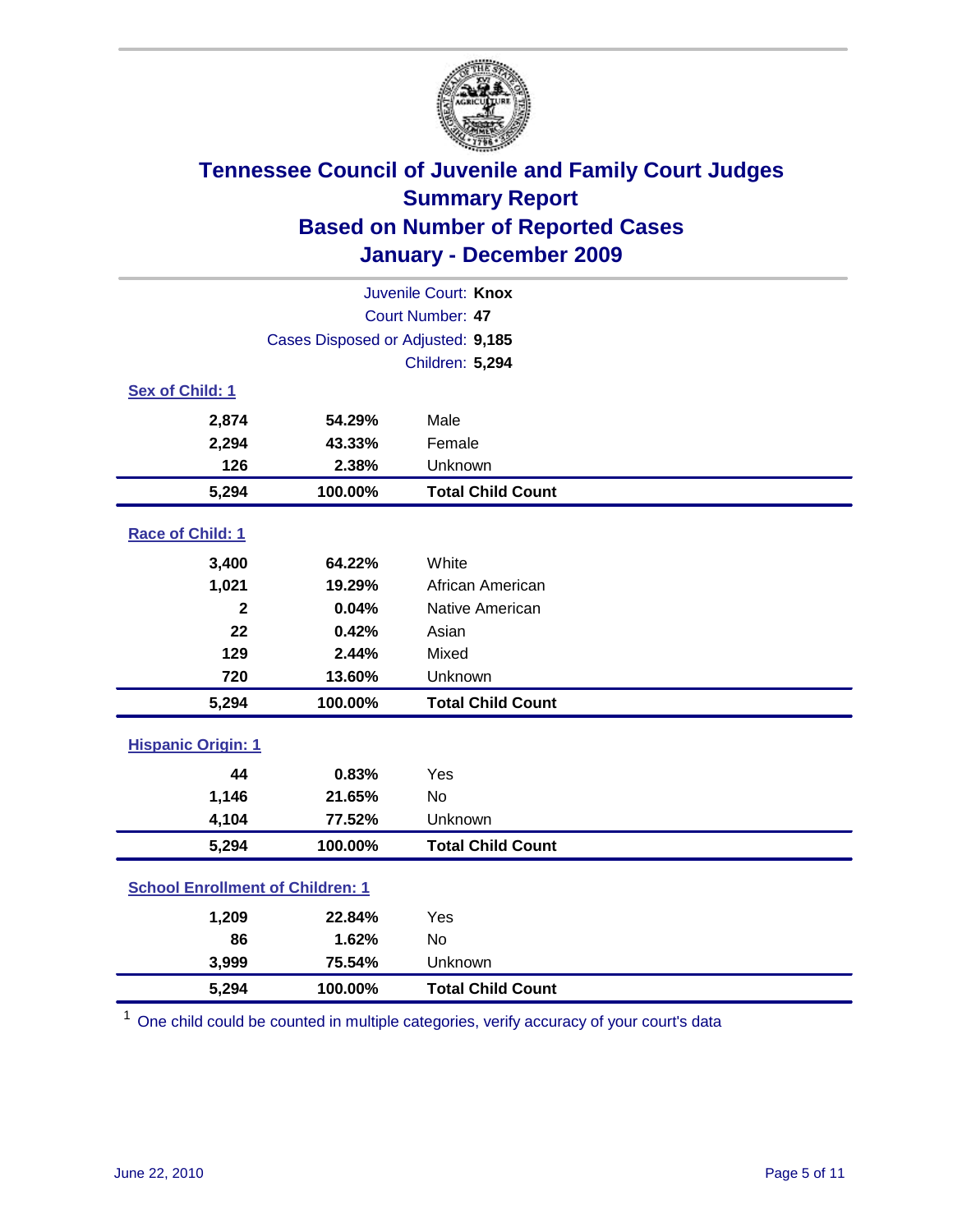

Court Number: **47** Juvenile Court: **Knox** Cases Disposed or Adjusted: **9,185** Children: **5,294**

### **Living Arrangement of Child at Time of Referral: 1**

| 5,294 | 100.00%  | <b>Total Child Count</b>     |
|-------|----------|------------------------------|
| 17    | 0.32%    | Other                        |
| 3,922 | 74.08%   | Unknown                      |
| 5     | 0.09%    | Independent                  |
| 0     | $0.00\%$ | In an Institution            |
| 12    | 0.23%    | In a Residential Center      |
| 8     | 0.15%    | In a Group Home              |
| 81    | $1.53\%$ | With Foster Family           |
| 17    | 0.32%    | With Adoptive Parents        |
| 200   | 3.78%    | <b>With Relatives</b>        |
| 122   | 2.30%    | <b>With Father</b>           |
| 612   | 11.56%   | <b>With Mother</b>           |
| 49    | $0.93\%$ | With Mother and Stepfather   |
| 29    | $0.55\%$ | With Father and Stepmother   |
| 220   | 4.16%    | With Both Biological Parents |
|       |          |                              |

#### **Type of Detention: 2**

| 9,185 | 100.00%  | <b>Total Detention Count</b> |
|-------|----------|------------------------------|
| 0     | $0.00\%$ | Other                        |
| 7,615 | 82.91%   | Does Not Apply               |
| 0     | $0.00\%$ | <b>Unknown</b>               |
| 0     | $0.00\%$ | <b>Psychiatric Hospital</b>  |
| 0     | 0.00%    | Jail - No Separation         |
| 0     | $0.00\%$ | Jail - Partial Separation    |
| 0     | 0.00%    | Jail - Complete Separation   |
| 1,570 | 17.09%   | Juvenile Detention Facility  |
| 0     | $0.00\%$ | Non-Secure Placement         |
|       |          |                              |

<sup>1</sup> One child could be counted in multiple categories, verify accuracy of your court's data

<sup>2</sup> If different than number of Cases (9185) verify accuracy of your court's data.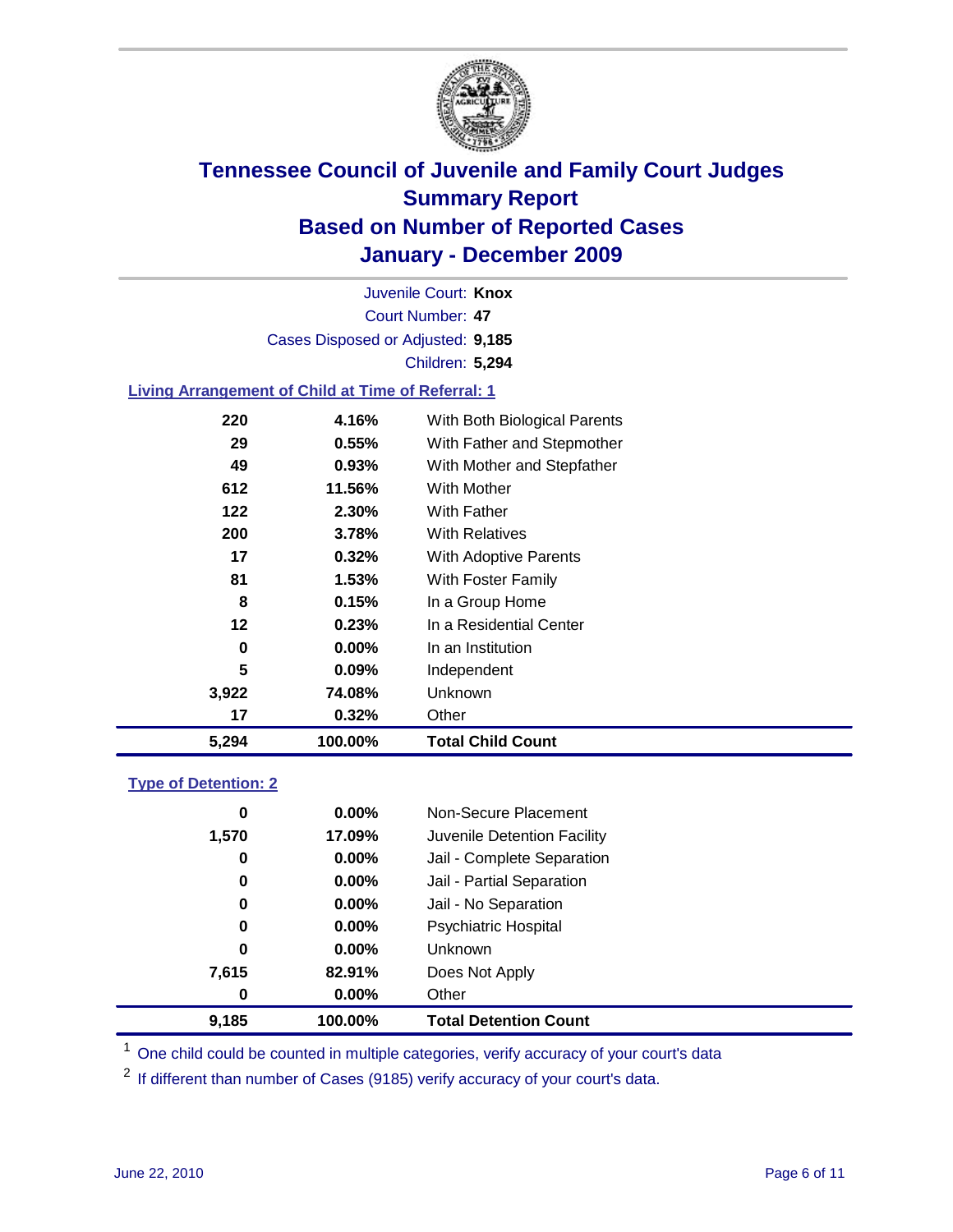

| Juvenile Court: Knox                               |                                   |                                      |  |  |  |
|----------------------------------------------------|-----------------------------------|--------------------------------------|--|--|--|
|                                                    | Court Number: 47                  |                                      |  |  |  |
|                                                    | Cases Disposed or Adjusted: 9,185 |                                      |  |  |  |
|                                                    |                                   | Children: 5,294                      |  |  |  |
| <b>Placement After Secure Detention Hearing: 1</b> |                                   |                                      |  |  |  |
| 1,294                                              | 14.09%                            | Returned to Prior Living Arrangement |  |  |  |
| 38                                                 | 0.41%                             | Juvenile Detention Facility          |  |  |  |
| 3                                                  | 0.03%                             | Jail                                 |  |  |  |
| 130                                                | 1.42%                             | Shelter / Group Home                 |  |  |  |
| 3                                                  | 0.03%                             | <b>Foster Family Home</b>            |  |  |  |
| 6                                                  | 0.07%                             | Psychiatric Hospital                 |  |  |  |
| 45                                                 | 0.49%                             | Unknown                              |  |  |  |
| 7,653                                              | 83.32%                            | Does Not Apply                       |  |  |  |
| 13                                                 | 0.14%                             | Other                                |  |  |  |
| 9,185                                              | 100.00%                           | <b>Total Placement Count</b>         |  |  |  |
|                                                    |                                   |                                      |  |  |  |
| <b>Intake Actions: 2</b>                           |                                   |                                      |  |  |  |
| 5,823                                              | 52.34%                            | <b>Petition Filed</b>                |  |  |  |
| 1,263                                              | 11.35%                            | <b>Motion Filed</b>                  |  |  |  |
| 2,751                                              | 24.73%                            | <b>Citation Processed</b>            |  |  |  |
| 0                                                  | 0.00%                             | Notification of Paternity Processed  |  |  |  |
| 203                                                | 1.82%                             | Scheduling of Judicial Review        |  |  |  |
| 518                                                | 4.66%                             | Scheduling of Administrative Review  |  |  |  |
| 567                                                | 5.10%                             | Scheduling of Foster Care Review     |  |  |  |
| 0                                                  | 0.00%                             | Unknown                              |  |  |  |
| 1                                                  | 0.01%                             | Does Not Apply                       |  |  |  |
| 0                                                  | 0.00%                             | Other                                |  |  |  |
| 11,126                                             | 100.00%                           | <b>Total Intake Count</b>            |  |  |  |

<sup>1</sup> If different than number of Cases (9185) verify accuracy of your court's data.

<sup>2</sup> If different than number of Referral Reasons (11126), verify accuracy of your court's data.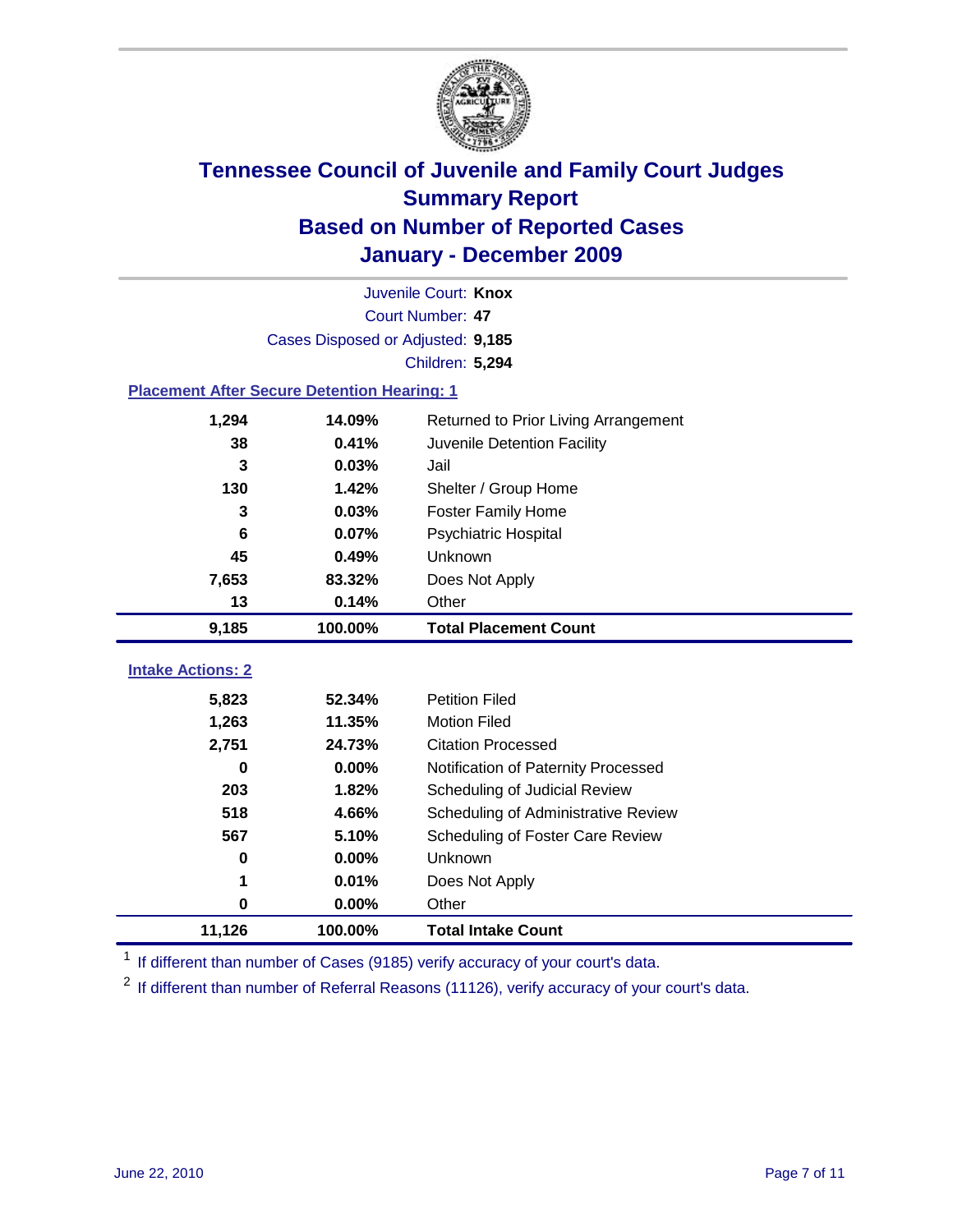

Court Number: **47** Juvenile Court: **Knox** Cases Disposed or Adjusted: **9,185** Children: **5,294**

### **Last Grade Completed by Child: 1**

| 45                                      | 0.85%   | Too Young for School         |
|-----------------------------------------|---------|------------------------------|
| 0                                       | 0.00%   | Preschool                    |
| 4                                       | 0.08%   | Kindergarten                 |
| 3                                       | 0.06%   | 1st Grade                    |
| $\mathbf{2}$                            | 0.04%   | 2nd Grade                    |
| 1                                       | 0.02%   | 3rd Grade                    |
| 10                                      | 0.19%   | 4th Grade                    |
| 30                                      | 0.57%   | 5th Grade                    |
| 75                                      | 1.42%   | 6th Grade                    |
| 98                                      | 1.85%   | 7th Grade                    |
| 165                                     | 3.12%   | 8th Grade                    |
| 133                                     | 2.51%   | 9th Grade                    |
| 142                                     | 2.68%   | 10th Grade                   |
| 100                                     | 1.89%   | 11th Grade                   |
| $\overline{7}$                          | 0.13%   | 12th Grade                   |
| 0                                       | 0.00%   | Non-Graded Special Ed        |
| 5                                       | 0.09%   | <b>GED</b>                   |
| 4                                       | 0.08%   | Graduated                    |
| 1                                       | 0.02%   | <b>Never Attended School</b> |
| 4,469                                   | 84.42%  | Unknown                      |
| $\bf{0}$                                | 0.00%   | Other                        |
| 5,294                                   | 100.00% | <b>Total Child Count</b>     |
| <b>Enrolled in Special Education: 1</b> |         |                              |
| 112                                     | 2.12%   | Yes                          |
| 833                                     | 15.73%  | No                           |

One child could be counted in multiple categories, verify accuracy of your court's data

**4,349 82.15%** Unknown

**5,294 100.00% Total Child Count**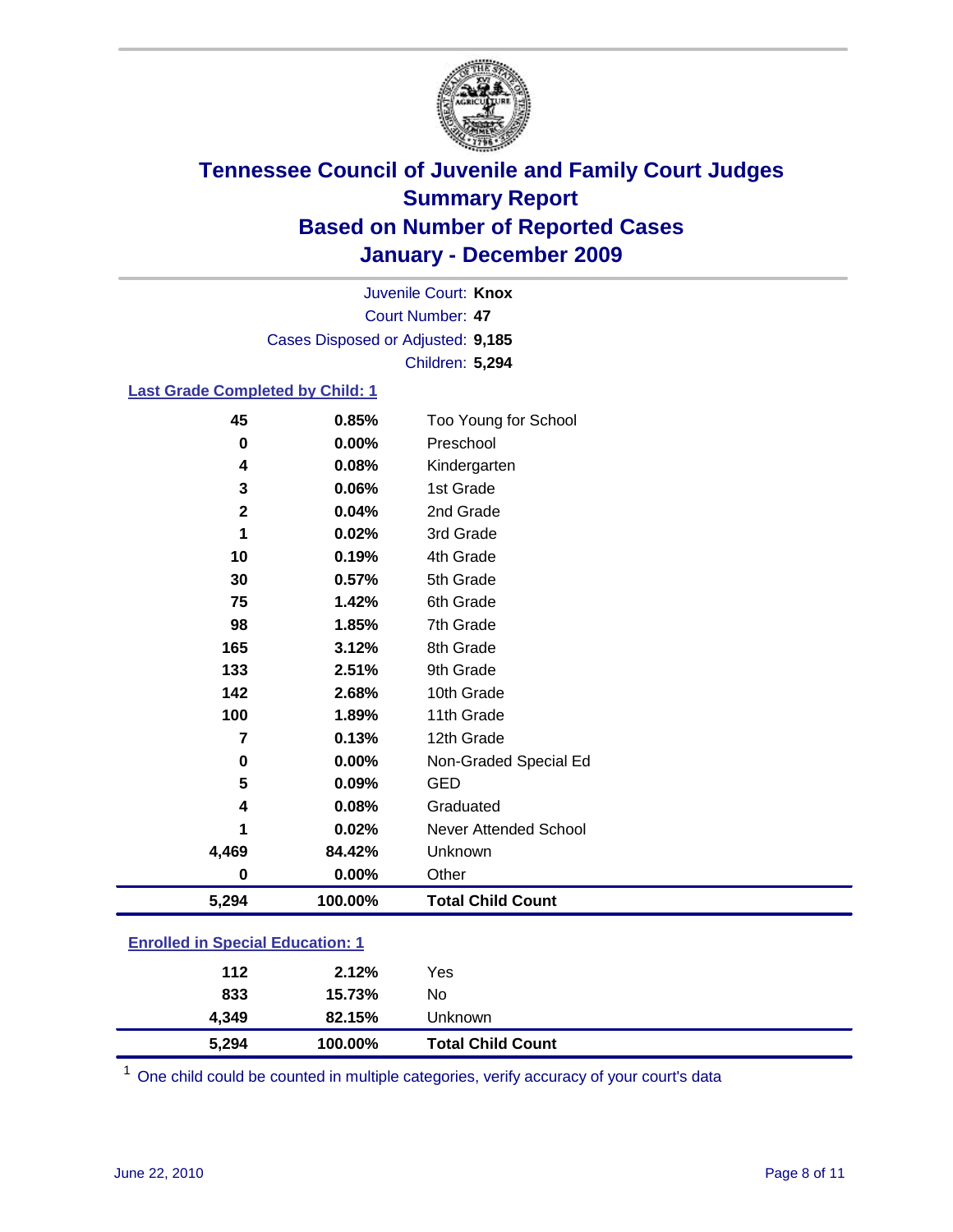

| Juvenile Court: Knox         |                                   |                           |  |  |  |
|------------------------------|-----------------------------------|---------------------------|--|--|--|
|                              | Court Number: 47                  |                           |  |  |  |
|                              | Cases Disposed or Adjusted: 9,185 |                           |  |  |  |
|                              | Children: 5,294                   |                           |  |  |  |
| <b>Action Executed By: 1</b> |                                   |                           |  |  |  |
| 1,322                        | 11.88%                            | Judge                     |  |  |  |
| 5,974                        | 53.69%                            | Referee                   |  |  |  |
| 1,680                        | 15.10%                            | <b>YSO</b>                |  |  |  |
| 2,150                        | 19.32%                            | Other                     |  |  |  |
| 0                            | 0.00%                             | Unknown                   |  |  |  |
| 11,126                       | 100.00%                           | <b>Total Action Count</b> |  |  |  |

### **Formal / Informal Actions: 1**

| 1,036  | 9.31%    | Dismissed                                        |
|--------|----------|--------------------------------------------------|
| 177    | 1.59%    | Retired / Nolle Prosequi                         |
| 767    | 6.89%    | <b>Complaint Substantiated Delinquent</b>        |
| 0      | $0.00\%$ | <b>Complaint Substantiated Status Offender</b>   |
| 1,364  | 12.26%   | <b>Complaint Substantiated Dependent/Neglect</b> |
| 0      | $0.00\%$ | <b>Complaint Substantiated Abused</b>            |
| 0      | $0.00\%$ | <b>Complaint Substantiated Mentally III</b>      |
| 3,337  | 29.99%   | Informal Adjustment                              |
| 352    | 3.16%    | <b>Pretrial Diversion</b>                        |
| 25     | 0.22%    | <b>Transfer to Adult Court Hearing</b>           |
| 0      | $0.00\%$ | Charges Cleared by Transfer to Adult Court       |
| 2,730  | 24.54%   | Special Proceeding                               |
| 0      | $0.00\%$ | <b>Review Concluded</b>                          |
| 93     | 0.84%    | Case Held Open                                   |
| 1,245  | 11.19%   | Other                                            |
| 0      | $0.00\%$ | Unknown                                          |
| 11,126 | 100.00%  | <b>Total Action Count</b>                        |

<sup>1</sup> If different than number of Referral Reasons (11126), verify accuracy of your court's data.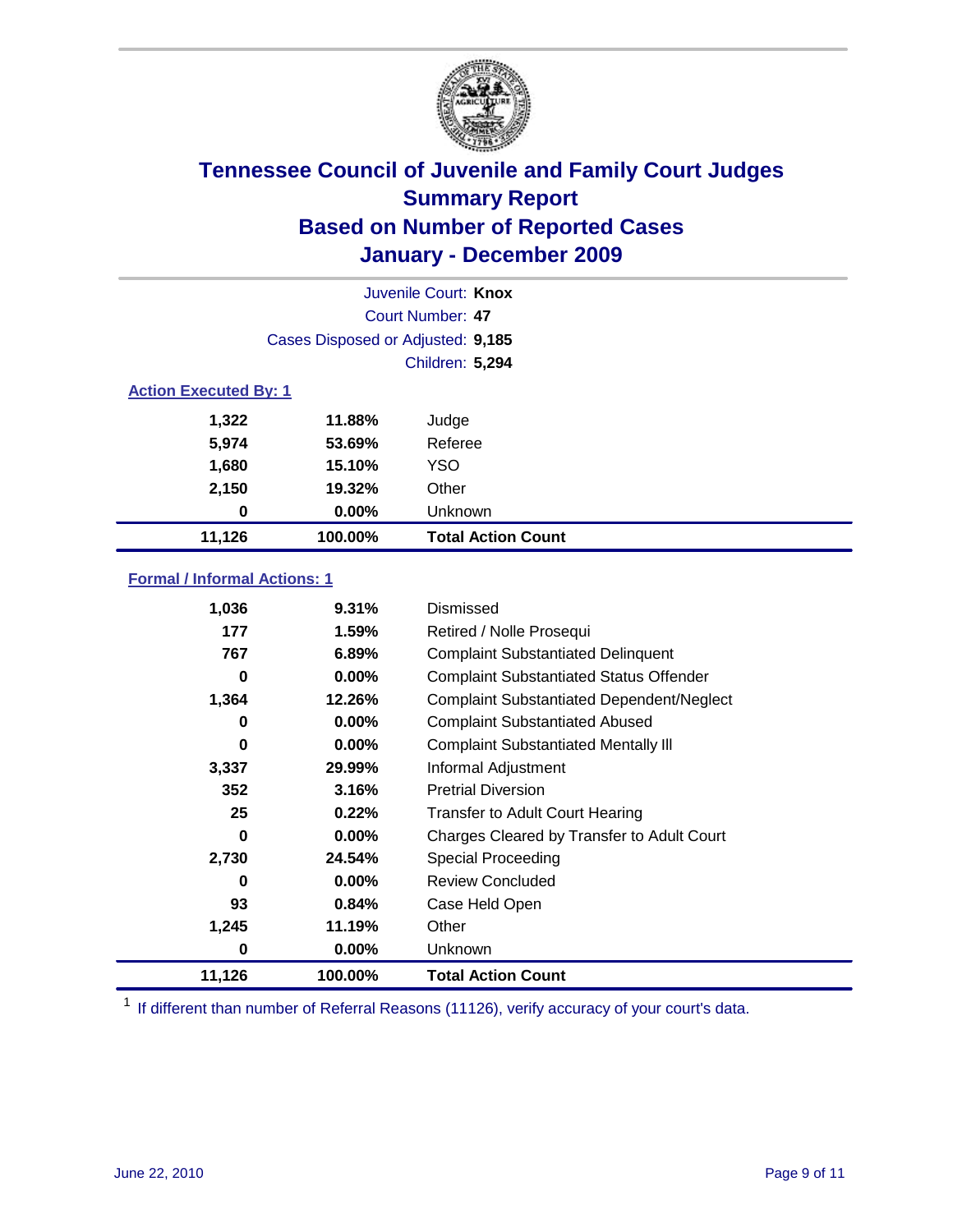

|                       |                                                       | Juvenile Court: Knox                                 |
|-----------------------|-------------------------------------------------------|------------------------------------------------------|
|                       |                                                       | <b>Court Number: 47</b>                              |
|                       | Cases Disposed or Adjusted: 9,185                     |                                                      |
|                       |                                                       | Children: 5,294                                      |
| <b>Case Outcomes:</b> | There can be multiple outcomes for one child or case. |                                                      |
| 1,329                 | 7.59%                                                 | <b>Case Dismissed</b>                                |
| 137                   | 0.78%                                                 | Case Retired or Nolle Prosequi                       |
| 369                   | 2.11%                                                 | Warned / Counseled                                   |
| 116                   | 0.66%                                                 | Held Open For Review                                 |
| 418                   | 2.39%                                                 | Supervision / Probation to Juvenile Court            |
| 0                     | 0.00%                                                 | <b>Probation to Parents</b>                          |
| 344                   | 1.96%                                                 | Referral to Another Entity for Supervision / Service |
| 118                   | 0.67%                                                 | Referred for Mental Health Counseling                |
| 169                   | 0.97%                                                 | Referred for Alcohol and Drug Counseling             |
| 3                     | 0.02%                                                 | <b>Referred to Alternative School</b>                |
| 0                     | 0.00%                                                 | Referred to Private Child Agency                     |
| 682                   | 3.89%                                                 | Referred to Defensive Driving School                 |
| 168                   | 0.96%                                                 | Referred to Alcohol Safety School                    |
| 240                   | 1.37%                                                 | Referred to Juvenile Court Education-Based Program   |
| 29                    | 0.17%                                                 | Driver's License Held Informally                     |
| 0                     | 0.00%                                                 | <b>Voluntary Placement with DMHMR</b>                |
| 2                     | 0.01%                                                 | <b>Private Mental Health Placement</b>               |
| 0                     | 0.00%                                                 | <b>Private MR Placement</b>                          |
| 97                    | 0.55%                                                 | Placement with City/County Agency/Facility           |
| 4                     | 0.02%                                                 | Placement with Relative / Other Individual           |
| 604                   | 3.45%                                                 | Fine                                                 |
| 694                   | 3.96%                                                 | <b>Public Service</b>                                |
| 127                   | 0.73%                                                 | Restitution                                          |
| 126                   | 0.72%                                                 | <b>Runaway Returned</b>                              |
| 473                   | 2.70%                                                 | No Contact Order                                     |
| 340                   | 1.94%                                                 | Injunction Other than No Contact Order               |
| 87                    | 0.50%                                                 | <b>House Arrest</b>                                  |
| 127                   | 0.73%                                                 | <b>Court Defined Curfew</b>                          |
| 1,370                 | 7.82%                                                 | Dismissed from Informal Adjustment                   |
| 401                   | 2.29%                                                 | <b>Dismissed from Pretrial Diversion</b>             |
| 7                     | 0.04%                                                 | Released from Probation                              |
| 9                     | 0.05%                                                 | <b>Transferred to Adult Court</b>                    |
| 0                     | $0.00\%$                                              | <b>DMHMR Involuntary Commitment</b>                  |